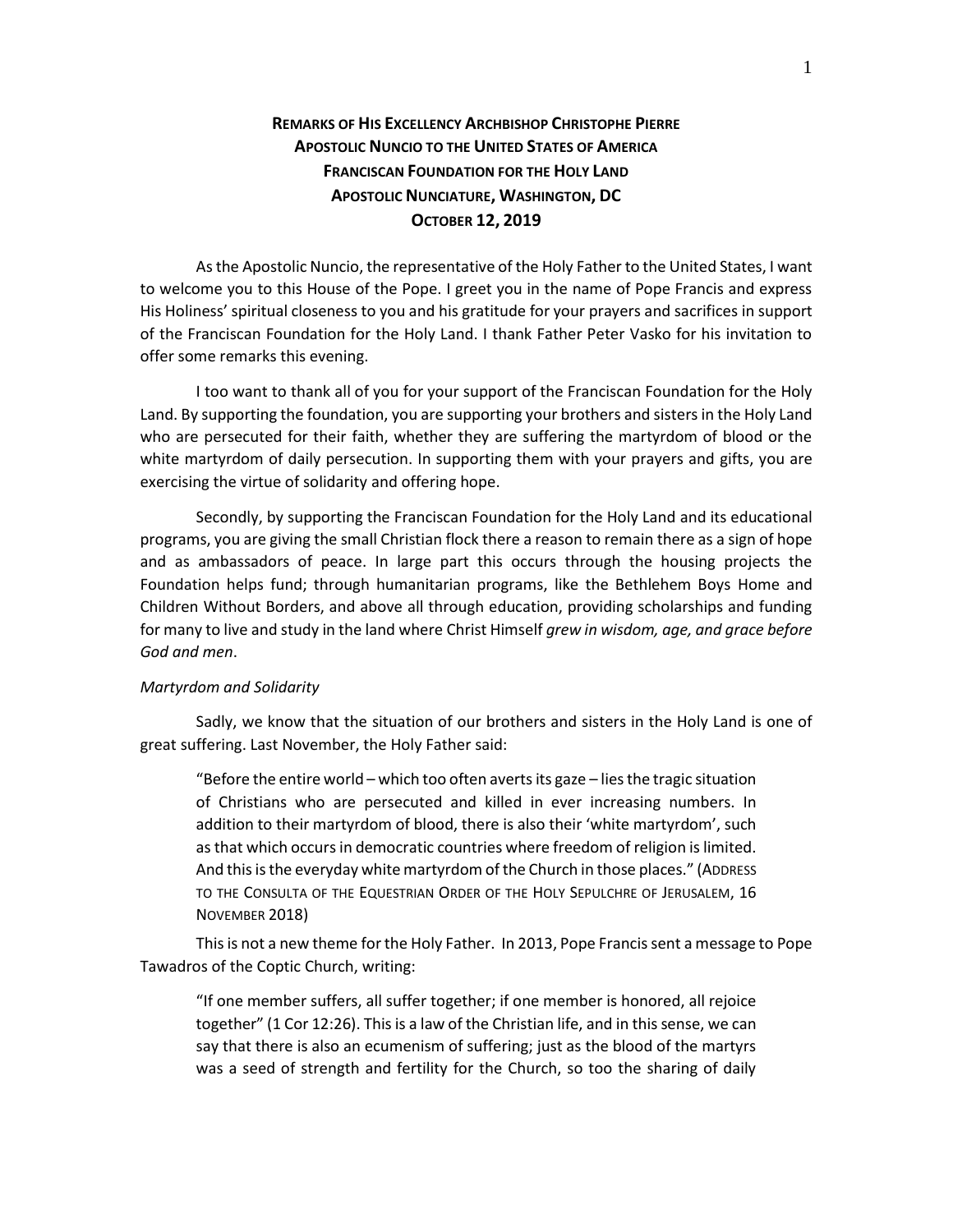sufferings can become an effective instrument of unity" (POPE FRANCIS, MESSAGE TO POPE TAWADROS II, 10 MAY 2013).

Yes, God can bring good even from the most-dire situations. Countering the "hatred of the worldly spirit", the Spirit of God leads Christians, through their sufferings, to greater unity and solidarity. The Holy Father is convinced that the "ecumenism of suffering and of the martyrdom of blood are a powerful summons to walk the long path of reconciliation between the Churches, by courageously and decisively abandoning ourselves to the working of the Holy Spirit" (cf. POPE FRANCIS, ADDRESS TO PATRIARCH KAREKIN II, 14 MAY 2014). The *communio martyrum* is a great sign of Christians journeying together.

The Holy Father stands in solidarity with all who witness to Christ, and he never ceases to remind us that "Peace triumphs through solidarity." (ADDRESS OF HIS HOLINESS TO THE MEMBERS OF THE DIPLOMATIC CORPS ACCREDITED TO THE HOLY SEE, 9 JANUARY 2017). For our part, each person must commit himself or herself to showing solidarity with our persecuted brothers and sisters – those who spill their blood *and* those who "in the name of some badly interpreted principle of tolerance" are prevented from "freely expressing and practicing their own religious convictions in a peaceful and legitimate way" (cf. ADDRESS OF POPE FRANCIS TO THE JOINT COMMITTEE OF THE CONFERENCE OF EUROPEAN CHURCHES, 7 MAY 2015).

What is presently happening to Catholics and Christians, especially in the Holy Land, demands our attention, prayers, and action. Indifference is not an option. One year ago, at a Wednesday audience, commenting on the fifth commandment, the Holy Father reminded us forcefully, "To annihilate a man, it suffices to ignore him. Indifference kills. It is like telling the other person: 'you are dead to me'…" (POPE FRANCIS, GENERAL AUDIENCE, 17 OCTOBER 2018)

Our prayers and sacrifices are signs of our solidarity and our refusal to be indifferent. Support for the Franciscan Foundation for the Holy Land is a means, not only to support peace and reconciliation among Christians, but it is also a sign that we refuse to remain indifferent in the face of another person's suffering. There are no easy solutions to relieving the sufferings of persecuted Christians, especially in the Holy Land; however, I encourage each person here to continue to raise his or her prophetic voice in calling for a cessation of violence, in standing in solidarity with our brothers and sisters, and in actively building peace through non-violence, as the Holy Father called for in his 2017 World Day of Peace Message and as Jesus Himself called for in the Beatitudes when He said: "*Blessed are the peacemakers for they will be called sons of God. Blessed are those who are persecuted for the sake of righteousness, for theirs is the Kingdom of Heaven. Blessed are you, when people insult you, persecute you, and falsely utter every kind of evil against you because of me. Rejoice and be glad, because great is your reward in heaven…"*  (Matthew 5:9-12)

## *Migration and the Value of Education*

No, there are no easy solutions to the crisis in the Holy Land. Even when people do raise their prophetic voices, still many flee. Of course, the problem of migration is not exclusive to the Holy Land. In his recent exhortation, following the Synod on Youth, the Holy Father wrote: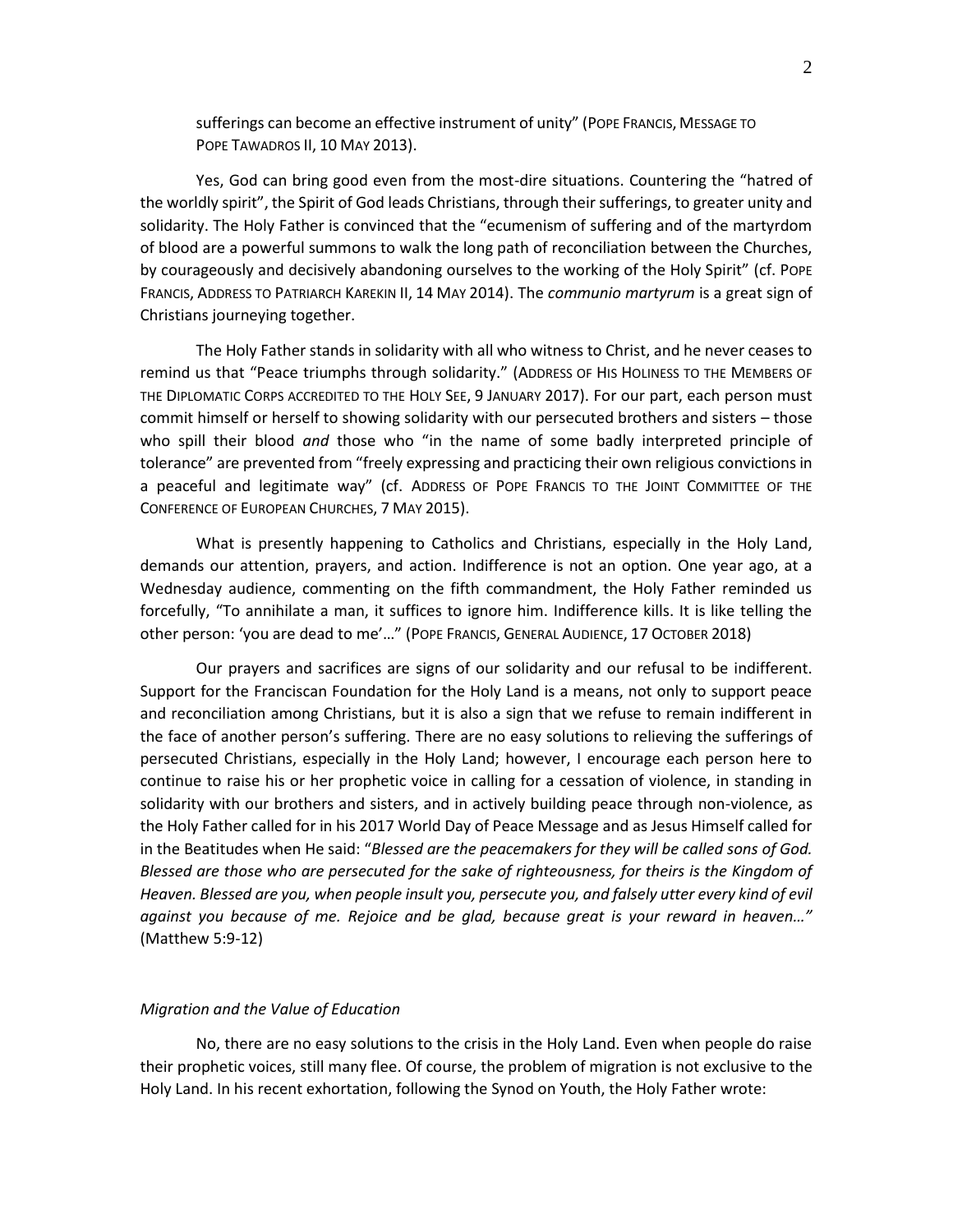"Migration, considered globally, is a structural phenomenon, and not a passing emergency. It may occur within one country or between different countries. The Church's concern is focused especially on those fleeing from war, violence, political or religious persecution, from natural disasters including those caused by climate change, and from extreme poverty. Many of them are young. In general, they are seeking opportunities for themselves and their families. They dream of a better future and they want to create the conditions for achieving it…." (POPE FRANCIS, APOSTOLIC EXHORTATION *CHRISTUS VIVIT*, 25 MARCH 2019, 91)

Some of my local collaborators will remind me that America is "the land of the free and the home of the brave." Many people freely come to this country with dreams of a better life, because of the opportunities this country offers. While we must receive Christians from the Middle East who come here with hospitality, we must seriously examine why they are leaving? What has forced them to flee?

There are many reasons for emigration, many of which are beyond the direct control of the Church: reunification with family members; political and religious strife; lack of economic opportunities. As Mons. Gregoire Pierre Melki, Patriarchal Exarch of the Patriarchate of Antioch of the Syrians noted at the last Synod on the Middle East:

"Though beneficial in some regards to the countries that welcome emigrants, emigration significantly diminishes the Christian presence and witness in the Holy Land. It also has a negative impact on the socio-political life in general, since it deprives the homeland of persons with potential that could accelerate progress and development."

Education, and fostering an educated lay, Christian presence in the Holy Land, is essential to helping preserve the richness of culture, as well as of Christian faith, in the Holy Land. As such, it can be a means for rightly ordering society to be more just and peaceful. The educated Christian will bring a Christian perspective to many different fields, not merely the religious sphere, which will benefit the Christians in the Holy Land (as well as others).

Several years ago, Professor Agostino Borromeo outlined some areas in which Christians can make a difference: the construction of adequate housing; the creation of medical clinics; working for the development of micro-credit for financing activities that create new sources of capital; developing systems of insurance, especially health insurance; and, contacting Western companies to seek investment in the Middle East.

None of these areas are specifically Christian, but it is the one who acquires these skills at a university who can create new opportunities for their fellow Christians in the Holy Land and who will be grateful and appreciative to the Church as my family was and still is. Your generosity helps create these opportunities, but these opportunities and strong social networks contribute to an authentic freedom that strengthens the rights of Christians, to freely worship, not just on paper, but through the social, economic and political structures of Middle Eastern society.

Still, there is something more than technical "know how" provided by education and specifically Christian education: (that is) formation – specifically, formation in the virtues. The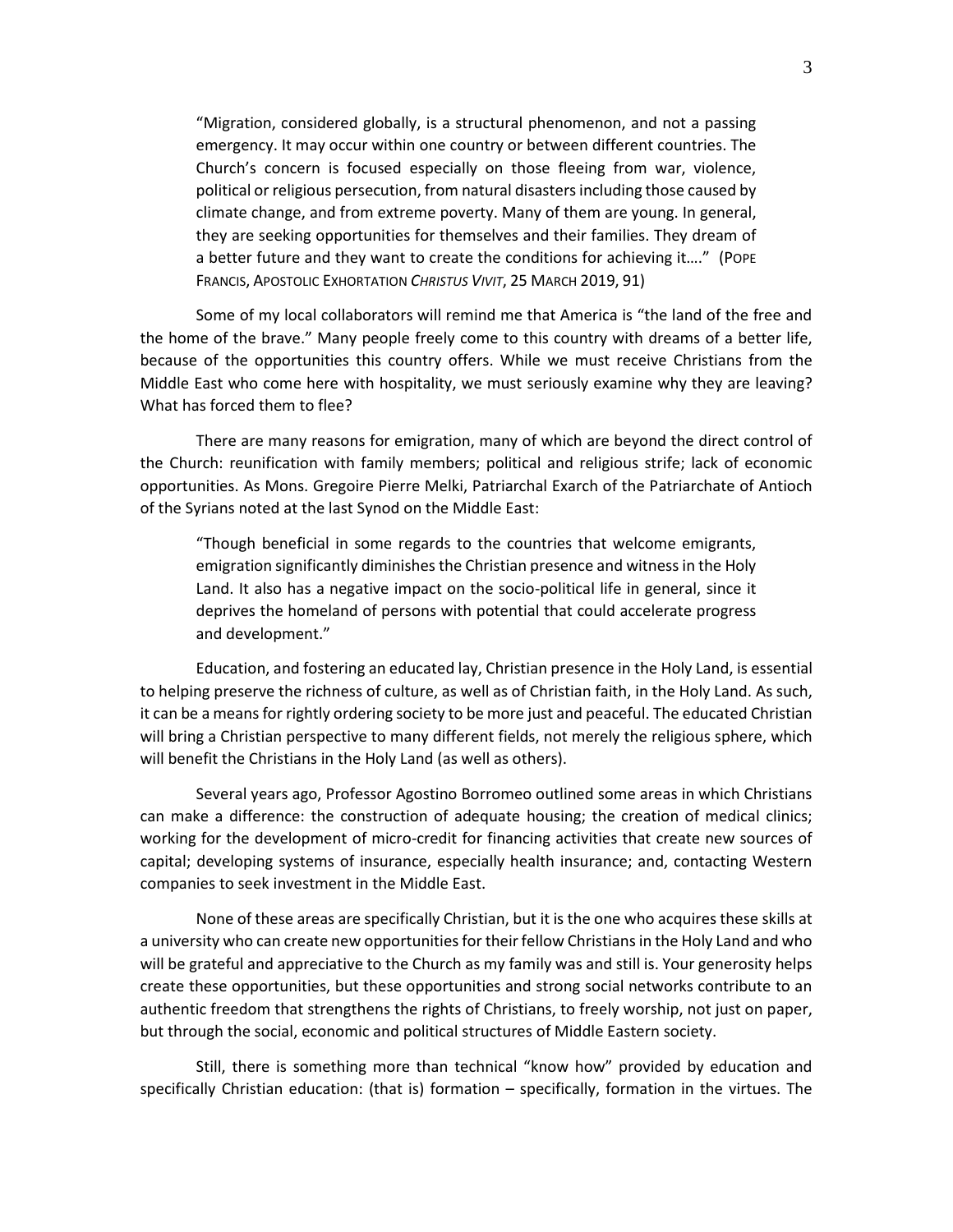cardinal virtues are particularly important for society in the Middle East. The virtue of **prudence** helps a person to choose the best means for achieving an end. While others might resort to violence to achieve their goals, the person trained in the university is trained to weigh options, benefits and harms. The virtue of prudence, which works especially on the conscience, helps meld faith and reason, preventing a fundamentalism that ends in violence. It is rightly called the "charioteer of the virtues" because it guides the others by setting rule and measure.

The virtue of **temperance** is similarly important. It is not simply referring to our appetites with respect to food and drink, nor does it refer only to chastity and moderating the sexual appetite. At a Catholic or Christian university, one discovers how to rightly order the passions and to find a balance in the use of created goods. No one person or race should be so selfish as to claim everything; rather, the virtue of temperance reminds us of the need for limits for our own good and for the *common good*. It does not take too much to see how this is relevant to the situation in the Middle East.

While the Christian seeks the common good by making moderate use of God's gifts and sharing with one's neighbor, the university also provides the setting for the discovery of and practice of **justice**, which means giving God and our neighbor their due. In the university, one learns how to peacefully coexist – even with those of other faiths – while maintaining one's religious identity. Justice disposes a person to respect the rights of each person and to establish in human relationships the harmony that promotes equity with regard to persons and the common good in our "common home." It is the fundamental lack of justice – both religious and economic – which is responsible for the flight of many Christians.

Finally, **fortitude** is necessary. The Christian must learn to endure persecution and attack rather than flee. A Catholic university or school seeks to instill this strength of character which ensures firmness in difficulties and constancy in pursuit of the good. Where these virtues are lacking, societal collapse is imminent.

The *Catechism* teaches (1810) that human virtues "are acquired by education, by deliberate acts and by a perseverance ever-renewed in repeated efforts". Your support of the Franciscan Foundation for the Holy Land and its initiatives helps young people acquire these virtues. Further, these human virtues are ennobled by divine grace, enabling the Christian to give a prophetic witness in the midst of strife *and* to purify the culture with the Gospel.

Beyond the cardinal virtues are the theological virtues of faith, hope, and charity. The disciple of Christ must not only keep the **faith**, but also profess it, confidently bear witness to it, and spread it. Nine years ago, in his homily closing the Special Assembly for the Middle East of the Synod of Bishops, Pope Benedict XVI said:

"The words of the Lord Jesus may be applied to Christians in the Middle East: '*There is no need to be afraid, little flock, for it has pleased your Father to give you the kingdom*' (Lk 12:32). Indeed, even if they are few, they are bearers of the Good News of the love of God for man, love which revealed itself in the Holy Land in the person of Jesus Christ. This Word of salvation, strengthened with the grace